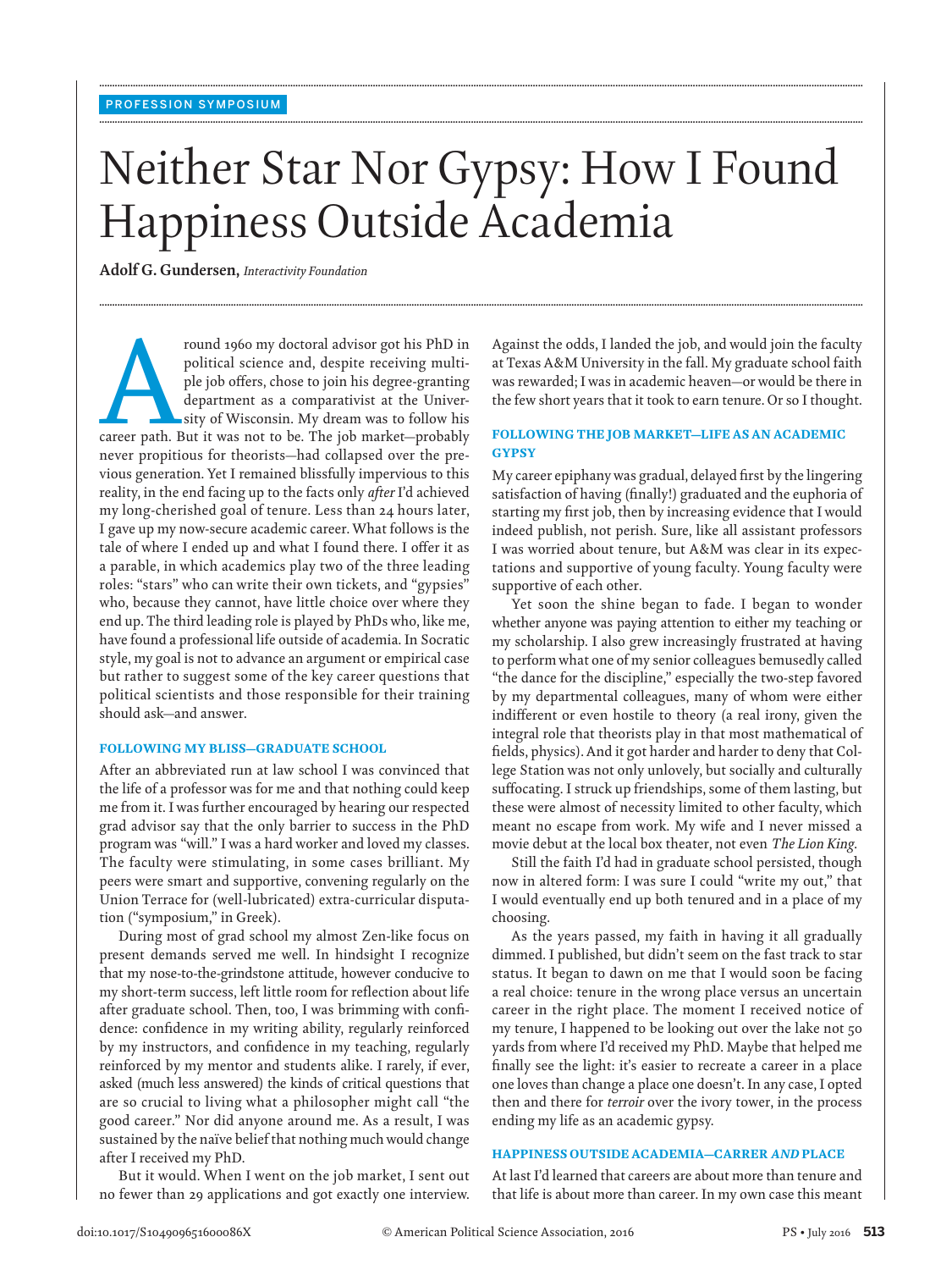#### Profession Symposium: *Careers Outside Academia* **........................................................................................................................................................................................................................................................................................................**

that happiness couldn't be separated from place, from the right geographical setting. Now I just needed to find a new job. It wasn't easy going. I was unemployed for three years. That gave me lots of time with our first son, which was deeply satisfying, but didn't fill the void of productive intellectual work. The faith that had been both my greatest asset and biggest blind spot was running on empty. Then, in late 2001, the phone rang.

neither do most academics, and I generally vacation when I need to. I've enjoyed the collaborative work at IF, and the flexibility, challenges, and freedom from bureaucratic constraints the Foundation offers.

 As for achievements, I believe they surpass what I'd likely have achieved as a professor. I've published articles and books that I know other academics and practitioners actually read and use. I've been part of an enterprise that's put together

# *It began to dawn on me that I would soon be facing a real choice: tenure in the wrong place versus an uncertain career in the right place.*

**........................................................................................................................................................................................................................................................................................................**

 A week later I joined the Interactivity Foundation (IF), a non-profit whose mission is to promote and enhance democratic discussion (www.interactivityfoundation.org). It was truly Manna from Heaven: an outfit that would have me practicing what I had preached as a democratic theorist for the previous 10 years. I've been doing so ever since.

 IF's operational work involves many activities: developing discussion materials; organizing and conducting small group discussions using our own distinctive exploratory process; and training facilitators. I call it: "continuing citizen self-education" because we design our discussion materials and cast facilitators in the role of guides, not authorities. We work with citizens and, increasingly, in partnership with other groups, communities, and colleges and universities. As we've developed, we have refined our discussion process and accumulated extensive data showing that our discussions have a positive impact on citizens' skills, temperament, knowledge, and levels of participation.

 Since joining IF 13 years ago, I've engaged in all facets of this work, first as a Fellow, later as a manager and research director. This professional development has been gratifying, as has the frequency with which I engage in collaborative projects.

 Formal training in political science has added immeasurably to my job performance. A solid grounding in deliberative theory, supplemented by seven years leading classroom discussions, has positioned me well to develop and apply IF's own discussion approach. My training in empirical theory greatly assisted my efforts to move the Foundation's research program forward. Graduate school also refined my ability to digest, develop, and communicate complex arguments. Finally, having been repeatedly reminded by my mentor that political theory is as much "management science" as constitutional or normative theory, I feel comfortable dealing with the executive issues that are the bread and butter of running any organization.

 And what of the result? I'm far enough along now to be able to say that, yes, I've succeeded in leading "the good career." To begin with, the path I chose allowed me to settle exactly where I'd always wanted to. Although I gave up tenure when I left A&M, I've always felt that my contributions to IF afforded me a functional equivalent. Not insignificantly, I'm better compensated, to boot. While I've not had summers "off",

hundreds of public discussions that, due to our research, we know have had a measurable impact on the thinking, temperament, and behavior of thousands of citizens. More recently, I've had the satisfaction of helping IF begin to connect its educational mission to positive social change through its work on Inclusive Dubuque (www.inclusivedbq.org) and other initiatives.

# **QUESTIONS FOR FURTHER STUDY—AND ACTION**

 Some political scientists are neither stars nor gypsies. In my own case, I was able to find my professional niche in the place I most wanted to live. The combination has been, on balance, both very different from, and even more fulfilling than, what I'd hoped for as a graduate student nearly 30 years ago.

Does my story offer any clear lessons for aspiring graduate students and their home departments? No, but it does suggest important questions that both should try to answer early in graduate school rather than waiting as I did for the tenure clock to force the issue.

### **For Students**

In the first place, do you want an academic career? Academia offers job security, predictability, decent pay, status, and independence. I'll be the first to admit that there is something alluring about tweed and wide-eyed students. But perhaps academia's limitations and downsides (the tenure grind, flat pay, disinterested students, grading, committee work) outweigh these.

 Second, if upon reflection the academic life still seems suitable, are you willing to do whatever it takes to become a (teaching or publishing) "star"? If not, are you willing to become a career "gypsy" and move to your own equivalent of College Station?

 If the answer to either of these questions is "no," don't panic; my own career shows that you can use your political science PhD to good effect outside of academia. But you'll need to answer some additional questions, the sooner the better.

 Start by considering whether you can thrive in the more fluid and dynamic settings you're likely to find outside of academia. Most place a high premium on such skills as communication and alliance building. Are you as much political